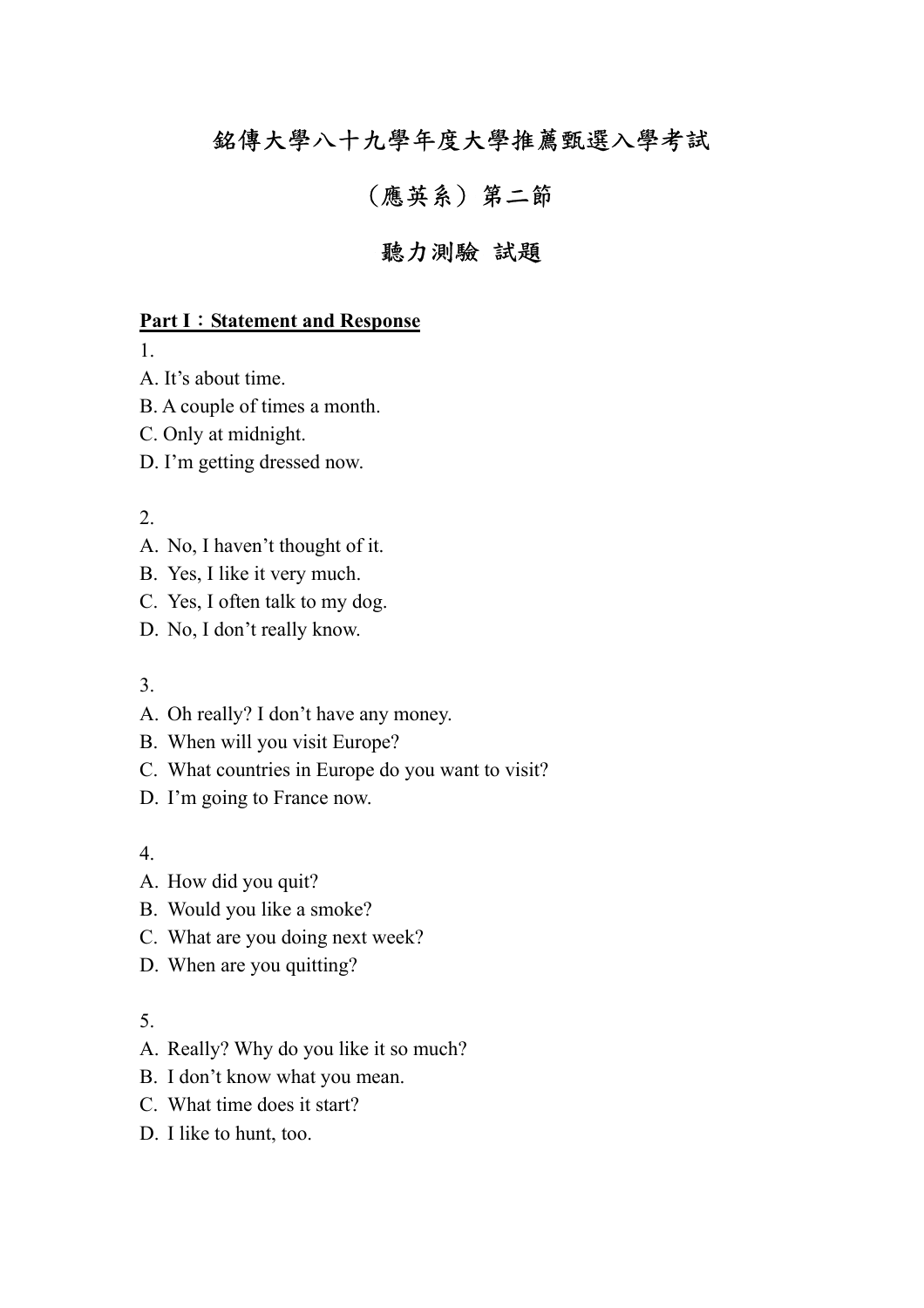- A. The bus leaves in ten minutes.
- B. That will be 500 NT dollars please.
- C. The bus is on time.
- D. It leaves from Gate 5.

# 7.

- A. Yes, I'd like to order the T-Bone steak.
- B. No thanks. The check please.
- C. Yes, please give me some change.
- D. What kinds of soup do you have?

# 8.

- A. Are you going to look for a new apartment?
- B. Are you going to have more children?
- C. What are their names?
- D. You need to get a maid.

## 9.

- A. I have always liked fashion.
- B. Helping others is important to me.
- C. I'm interested in writing.
- D. I'm an excellent driver.

## 10.

- A. Why are you late?
- B. Who did you hit?
- C. That's O.K.
- D. But you know that time is money.

# **Part II**:**Long Continuous Dialogue (T or F)**

- 11. ( ) The woman's suitcase was only full of dirty clothes.
- 12. ( ) The woman's had an expensive gold ring.
- 13. ( ) The man was not very polite.
- 14. ( ) The woman was telling the truth about what she had bought.
- 15. ( ) The woman had to 6 bottles of alcohol in her suitcase.
- 16. ( ) The woman's suitcase was light.
- 17. ( ) The woman had to pay an extra tax.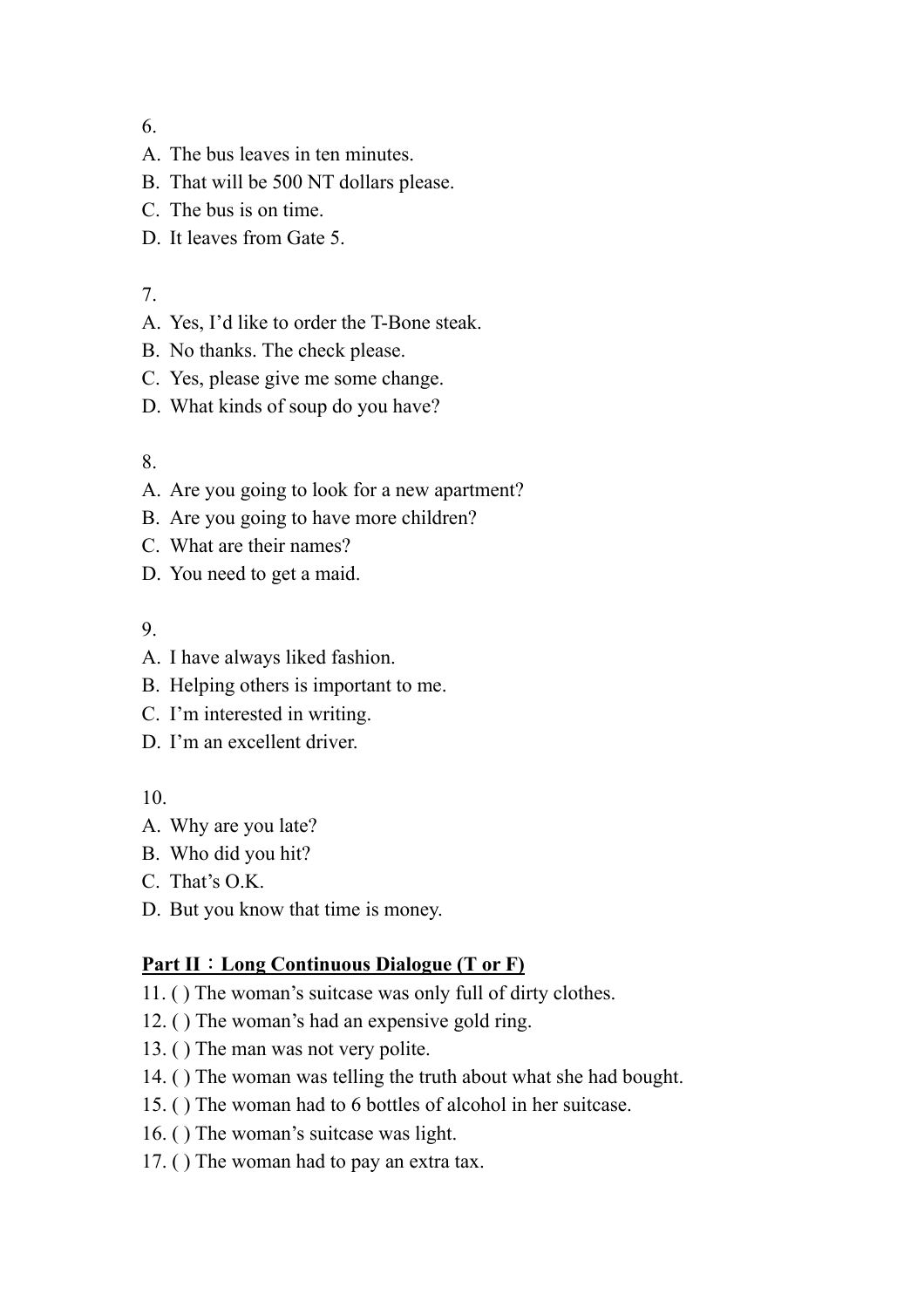- 18. ( ) The woman said her suitcase was full of dirty clothes.
- 19. ( ) The woman only bought a few small souvenirs overseas.
- 20. ( ) The woman bought a new gold Rolex watch.

#### **Part III**:**Short Stories**

21.

- A. You felt confident.
- B. You were upset because you had an accident.
- C. You were lost and confused.
- D. You were very nervous.

#### 22.

- A. He liked the price, but he didn't like the vase.
- B. He was pleased with her wise decision.
- C. He was happy because the apartment needed decorations.
- D. He liked the vase but not the price.

#### 23.

- A. Be a rich business man.
- B. Be an actor.
- C. Be a president of a trading company.
- D. Be an artist.

## 24.

- A. It was cloudy.
- B. It was raining.
- C. It was sunny.
- D. It was snowy.

#### 25.

- A. Next spring.
- B. Next summer.
- C. Next winter.
- D. Next fall.

- A. It dried up.
- B. It turned into an ocean.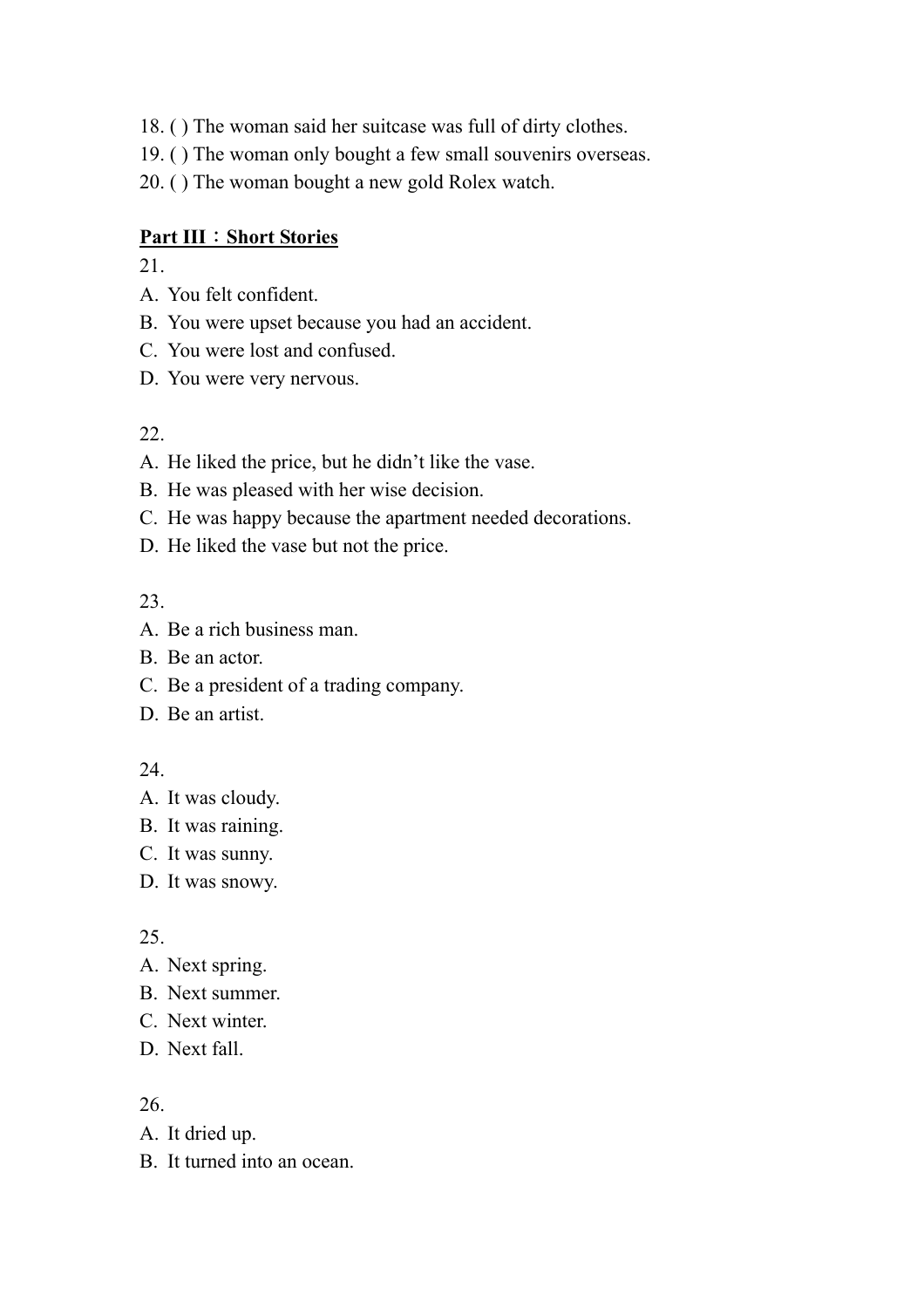- C. It flooded the temple.
- D. It gave the bridge a bath.

- A. He was too full to move.
- B. It was still early.
- C. He wanted to eat another meal.

## D. He had to go to the restroom.

## 28.

- A. It is friendly.
- B. It is very hot.
- C. It is very cold.
- D. It is full of light.

## 29.

- A. The bottom of a hill just north of town.
- B. The top of a hill south of town.
- C. The bottom of a hill just east of town.
- D. The top of a hill just north of town.

## 30.

- A. A small horse in the mountains.
- B. A small house in the mountains.
- C. A light in a tree in the mountains.
- D. A restaurant in the mountains.

## **Part IV**:**Short Dialogues**

31.

- A. a time keeper
- B. a waiter
- C. a salesman
- D. a bus boy

- A. Well, the teacher is so nice, isn't she?
- B. You're so nice to me.
- C. May I borrow them?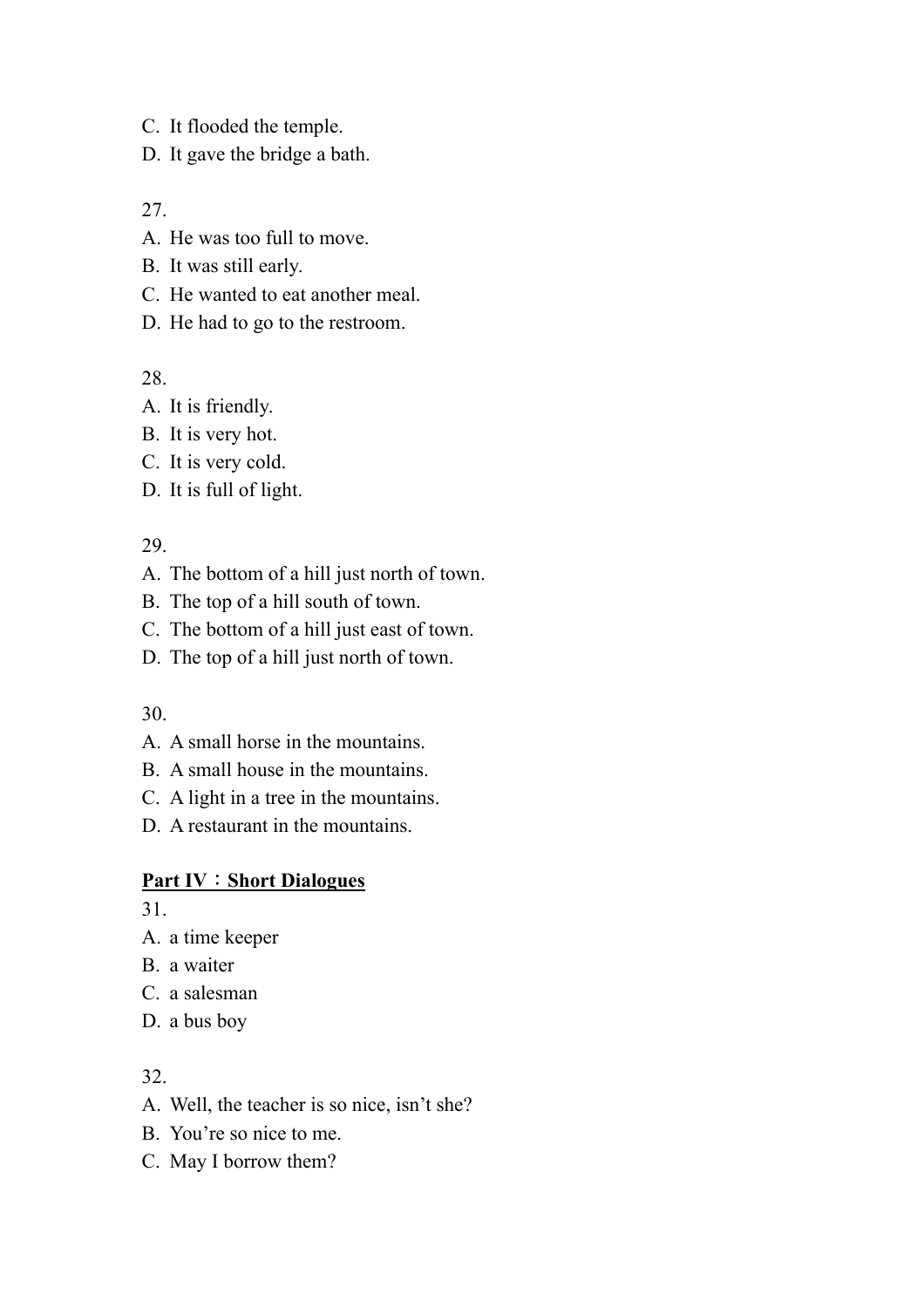D. What did our teacher say?

33.

- A. some money
- B. some letters
- C. some document
- D. some stamps

34.

- A. the receptionist
- B. the office clerk
- C. the boss
- D. the secretary

#### 35.

- A. in a restaurant
- B. in a bookstore
- C. at home
- D. at work

#### 36.

- A. He thinks it's a waste of money.
- B. He thinks she doesn't need a haircut.
- C. He thinks getting a haircut is too time-consuming.
- D. He thinks she needs to find the best hair stylist firsrt.

37.

- A. They are having a great time.
- B. They are lost.
- C. They enjoy driving around.
- D. The know where they are going.

- A. They went to the same university.
- B. They worked at the same school.
- C. They went to the same senior high school.
- D. They are brother and sister.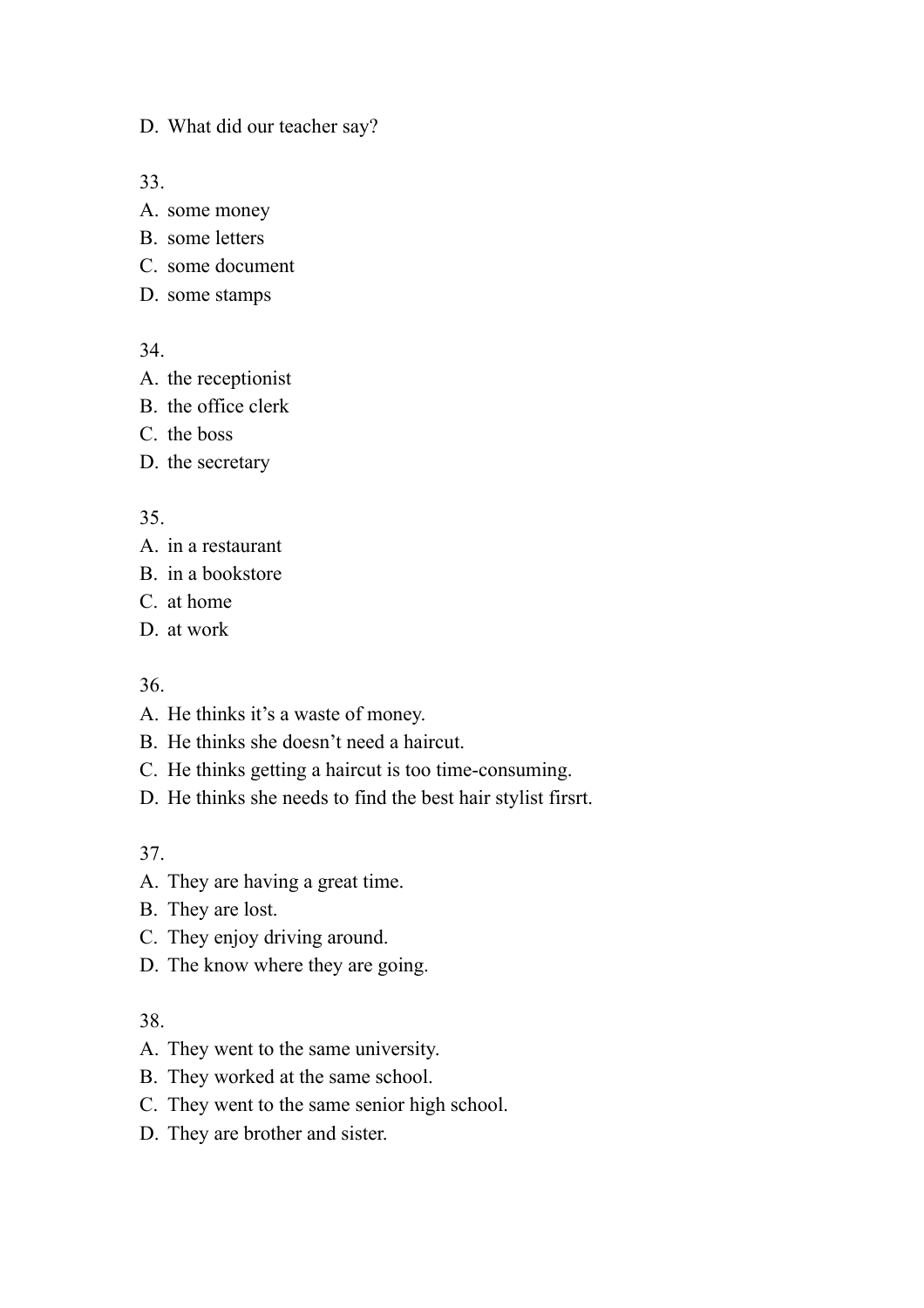- A. He's very full.
- B. He wants some more apple pie.
- C. He thinks the apple pie is delicious.

D. He would like to take the apple pie home.

# 40.

- A. Nice and sunny.
- B. Cold and rainy.
- C. Hot and humid.
- D. Cloudy and smoggy.

# **Part V**:**Long Story**

41.

- A. For a whole summer
- B. For 80 days
- C. For 11 years
- D. Since college

42.

- A. Her friends
- B. Her mother
- C. Her classmates
- D. Her hysband

43.

- A. She wants to see her college classmates.
- B. She has fond memories of this beautiful town.
- C. She fell in love there.
- D. It'll be her first time to visit the Heidelberg Castle.

- A. At least 80 countries
- B. At least 17 countries
- C. At least 11 countries
- D. As many as possible